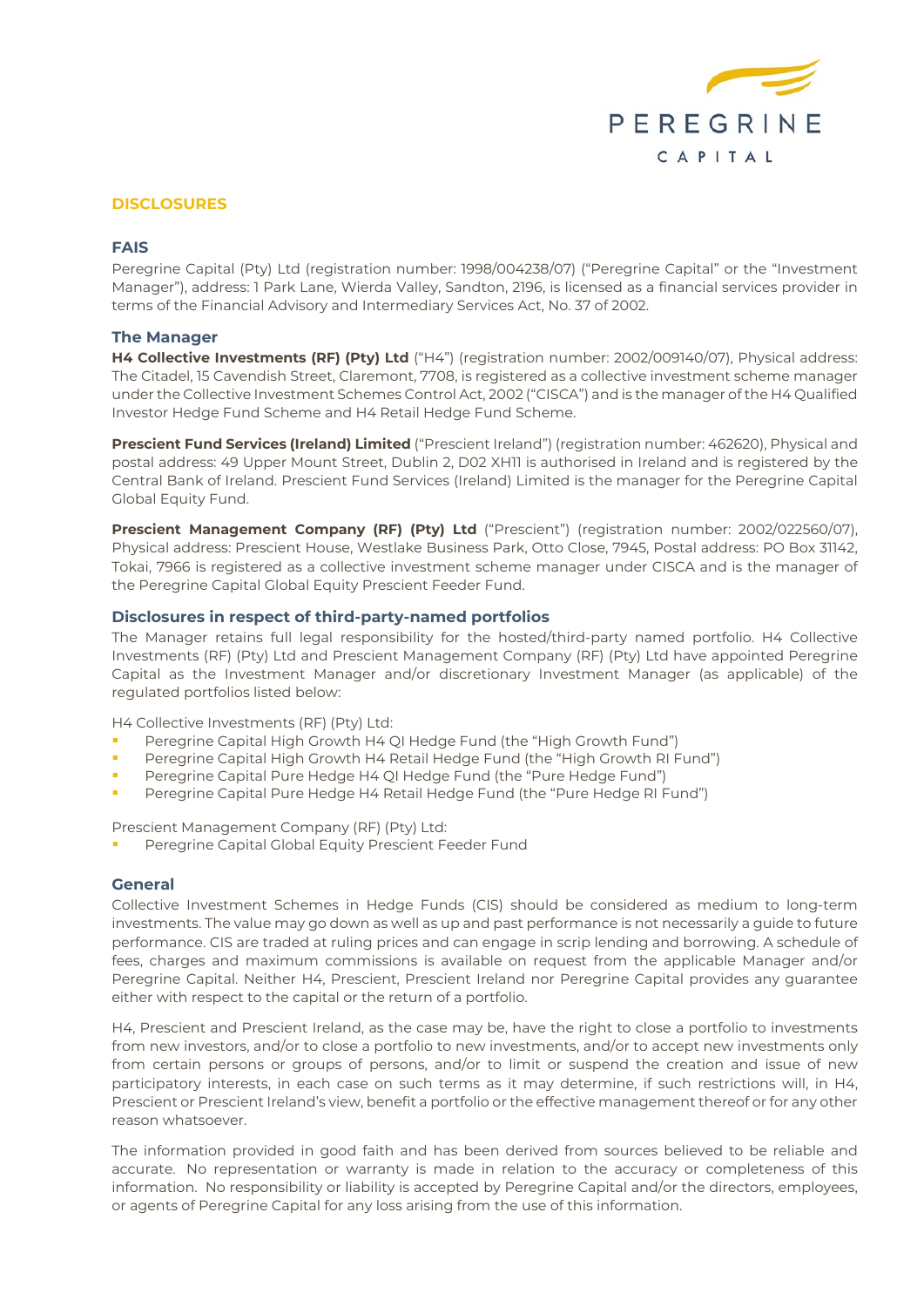

Where any forecasts or commentary about the expected future performance of asset classes, or the market in general, are made, please note that neither H4, Prescient, Prescient Ireland or Peregrine guarantee that such forecasts or commentary will occur.

# **Disclosures in respect of Peregrine Capital Global Equity Fund**

Peregrine Capital International IC Limited an entity which is regulated by the Guernsey Financial Services Commission (GFSC Ref. No. 2681962), Physical address: Third Floor, La Plaiderie Chambers, La Plaiderie, St. Peter Port, Guernsey GY1 1WG, appointed Peregrine Capital as the Sub-Investment Manager for the Peregrine Capital Global Equity Fund.

The Peregrine Capital Global Equity Fund is a sub-fund of Prescient Global Funds ICAV, a UCITS fund authorised by the Central Bank of Ireland, which is also authorised by the FSCA under Section 65 of CISCA. Authorisation of the Peregrine Capital Global Equity Fund by the Central Bank of Ireland is not an endorsement or guarantee nor is the Central Bank of Ireland responsible for the contents of the prospectus. Authorisation by the Central Bank of Ireland shall not constitute a warranty as to the performance of the Peregrine Capital Global Equity Fund and the Central Bank of Ireland shall not be liable for the performance or default of Prescient Global Funds ICAV. Shares in the Peregrine Capital Global Equity Fund cannot be offered in any jurisdiction in which such offer is not authorised or registered. The investments of Peregrine Capital Global Equity Fund are subject to market fluctuations and the risks inherent in all investments and there can be no assurance that an investment will retain its value or that appreciation will occur. The price of shares and the income from shares can go down as well as up and investors may not realize the value of their initial investment. Accordingly, an investment in Peregrine Capital Global Equity Fund should be viewed as a medium to long-term investment. Past performance may not be a reliable guide to future performance. Prospective investors should accordingly obtain legal, tax and/or financial advice.

### **Disclosures in respect of Peregrine Capital Global Equity Prescient Feeder Fund**

A feeder fund is a portfolio that invests in a single portfolio of a CIS, which levies its own charges and which could result in a higher fee structure for the feeder fund.

# **Performance disclosures**

Past performance may not be a reliable guide to future performance. The performances calculated and shown are those of the applicable portfolios. The investment performance for each period shown reflects the net return for investors who have been fully invested for that period. Individual investor investment performance may differ as a result of initial fees, if applicable, the actual investment date, the date of reinvestment of distributions and/or distribution dates and dividend withholding tax. Where periods of longer than one year are used in calculating past performance, certain figures may be annualised. Annualisation is the conversion of a rate of any length of time into a rate that is reflected on an annual basis. Actual annual figures are available on request from the Manager.

The rate of return is calculated on a total return basis, and the following elements may involve a reduction of the investor's capital: interest rates, economic outlook, inflation, deflation, economic and political shocks or changes in economic policy.

Performance has been calculated using net NAV to NAV numbers with income reinvested. The NAV is the total value of all assets in the portfolio including any income accruals and less any permissible deductions (which may include audit fees, brokerage, service fees, securities transfer tax and bank charges) for a particular class. The price of participatory interests is calculated by dividing the NAV by the number of participatory interests in issue for that class. The price of participatory interests is published monthly in the relevant MDD, which is available at [www.peregrine.co.za.](http://www.peregrine.co.za/) Figures quoted are from H4, Prescient, Prescient Ireland, Peregrine Capital, Profile Media Funds Data, IRESS and Bloomberg.

The H4 Qualified Investor hedge Fund Scheme and H4 Retail Hedge Fund scheme performance statistics are calculated on lumpsum investments performances. Performance statics for the Peregrine Capital Global Equity Fund and Peregrine Capital Global Equity Prescient Feeder Fund will be calculated on lumpsum investment once the funds have been in existence for more than 12 months from their respective inception dates.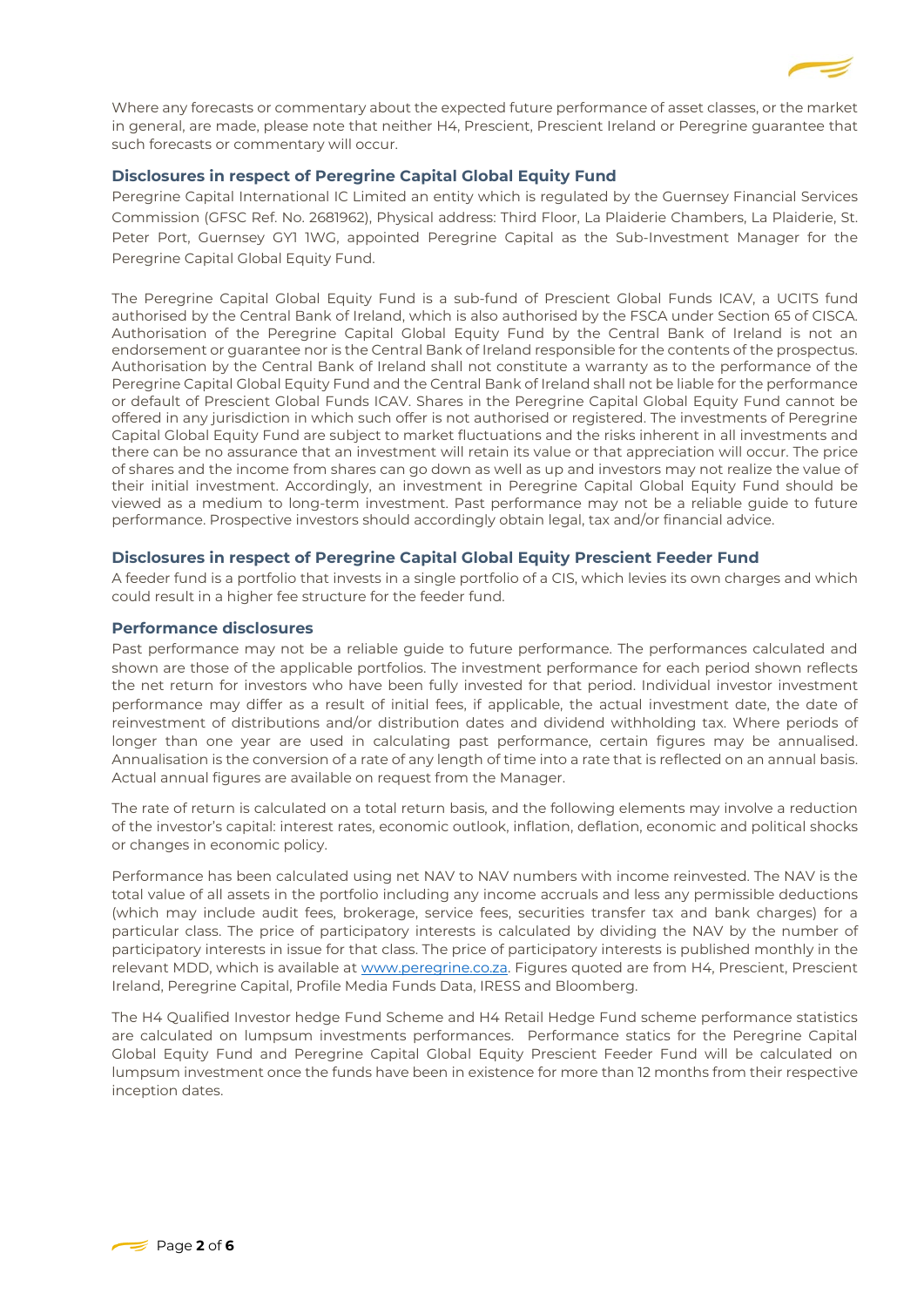

## **Peregrine Capital High Growth H4 QI Hedge Fund:**

This is a medium to high-risk investment.

#### **Fund performance:**

| Returns are quoted net of fees           | Fund performance provided as at 31 May 2022     |
|------------------------------------------|-------------------------------------------------|
| Annual management fee: 1.5%              | Performance fee: 20% subject to High Water Mark |
| Fee class status: Class: A, distributing | Source: Peregrine Capital                       |

| <b>Fund Name</b>                               | <b>Inception</b><br>date | <b>Highest annual</b><br>return | Lowest<br>annual return |
|------------------------------------------------|--------------------------|---------------------------------|-------------------------|
| Peregrine Capital High Growth H4 QI Hedge Fund | Feb 2000                 | 53.01% (2004)                   | $-11.98\%$ (2008)       |
| FTSE/JSE Capped Swix All Share Index           | Feb 2000                 | 47.25% (2005)                   | $-23.23\%$ (2008)       |
| ASISA South Africa MA High Equity              | Feb 2000                 | 27.49% (2004)                   | $-8.24\%$ (2008)        |

| <b>Net Returns</b> | <b>High Growth Fund</b> | <b>SA Multi Asset-</b><br><b>High Equity</b><br><b>Category</b> | <b>FTSE/JSE Capped SWIX</b><br><b>All Share Index</b> |
|--------------------|-------------------------|-----------------------------------------------------------------|-------------------------------------------------------|
| <b>Cumulative</b>  |                         |                                                                 |                                                       |
| Since inception    | 11999.69%               | 817.27%                                                         | 1288.32%                                              |
| <b>Annualised</b>  |                         |                                                                 |                                                       |
| Since inception    | 23.95%                  | 10.43%                                                          | 12.50%                                                |
| Latest 15 years    | 15.90%                  | 7.41%                                                           | 8.62%                                                 |
| Latest 10 years    | 16.88%                  | 8.33%                                                           | 9.98%                                                 |
| Latest 5 years     | 10.07%                  | 6.37%                                                           | 6.77%                                                 |
| Latest 3 years     | 12.50%                  | 8.45%                                                           | 10.62%                                                |
| Latest 1 year      | 12.06%                  | 6.45%                                                           | 12.09%                                                |
| Year to date       | 5.52%                   | $-3.16%$                                                        | 3.06%                                                 |

*The calculation of all net returns from 1 February 2000 (Inception date) until 30 November 2016 are for the unregulated Peregrine High Growth Fund, thereafter the data relates to the regulated Peregrine Capital High Growth H4 QI Hedge Fund. The 'JSE Capped Swix All Share Index' referenced is the index from December 2016 to date before that the JSE All Share TR Index is used.*

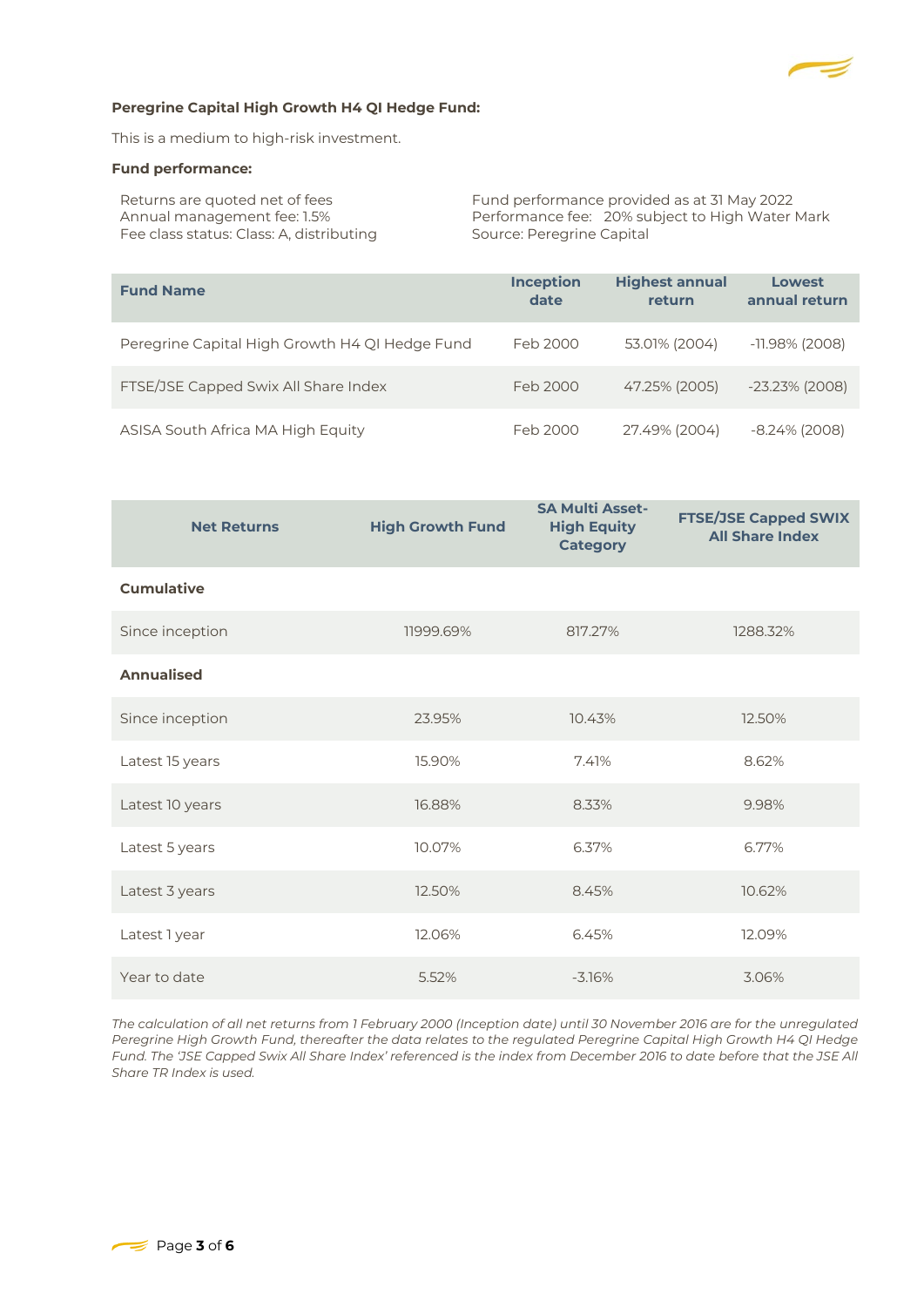

#### **Peregrine Capital High Growth H4 Retail Hedge Fund:**

This is a medium to high-risk investment.

#### **Fund performance:**

Fee class status: Class: A, distributing

Returns are quoted net of fees Fund performance provided as at 31 May 2022 Annual management fee: 1.5% Performance fee: 20% subject to High Water Mark<br>Fee class status: Class: A, distributing Source: Peregrine Capital

| <b>Fund Name</b>                                | <b>Inception</b><br>date | <b>Highest annual</b><br>return | Lowest annual<br>return |
|-------------------------------------------------|--------------------------|---------------------------------|-------------------------|
| Peregrine Capital High Growth Retail Hedge Fund | Dec 2019                 | N/A                             | N/A                     |
| FTSE/JSE Capped Swix All Share Index            | Dec 2019                 | N/A                             | N/A                     |
| ASISA South Africa MA High Equity               | Dec 2019                 | N/A                             | N/A                     |

| <b>Net Returns</b> | <b>High Growth Fund</b> | <b>SA Multi Asset-</b><br><b>High Equity</b><br><b>Category</b> | <b>FTSE/JSE Capped SWIX</b><br><b>All Share Index</b> |
|--------------------|-------------------------|-----------------------------------------------------------------|-------------------------------------------------------|
| <b>Cumulative</b>  |                         |                                                                 |                                                       |
| Since inception    | 36.06%                  | 23.72%                                                          | 35.78%                                                |
| <b>Annualised</b>  |                         |                                                                 |                                                       |
| Since inception    | 13.11%                  | 8.89%                                                           | 13.01%                                                |
| Latest 1 year      | 11.59%                  | 6.45%                                                           | 12.09%                                                |
| Year to date       | 5.24%                   | $-3.16%$                                                        | 3.06%                                                 |

*The 'JSE Capped Swix All Share Index' referenced is the index from December 2016 to date before that the JSE All Share TR Index is used.*

## **Peregrine Capital Pure Hedge H4 QI Hedge Fund:**

This is a low to medium risk investment.

### **Fund performance:**

Returns are quoted net of fees Fund performance provided as at 31 May 2022 Annual management fee: 1% Performance fee: 20% subject to High Water Mark and above hurdle (STEFOCAD) Fee class status: Class: A, distributing Source: Peregrine Capital

| <b>Fund Name</b>                              | <b>Inception</b><br>date | <b>Highest</b><br>annual return | Lowest annual<br>return |
|-----------------------------------------------|--------------------------|---------------------------------|-------------------------|
| Peregrine Capital Pure Hedge H4 QI Hedge Fund | Jul 1998                 | 67.90% (1999)                   | $1.61\%$ (2008)         |
| Inflation (CPI)                               | Jul 1998                 | 12.97% (2002)                   | $0.21\%$ (2003)         |
| ASISA South Africa MA Low Equity              | Jul 1998                 | 40.59% (1999)                   | $-10.69\%$ (2008)       |

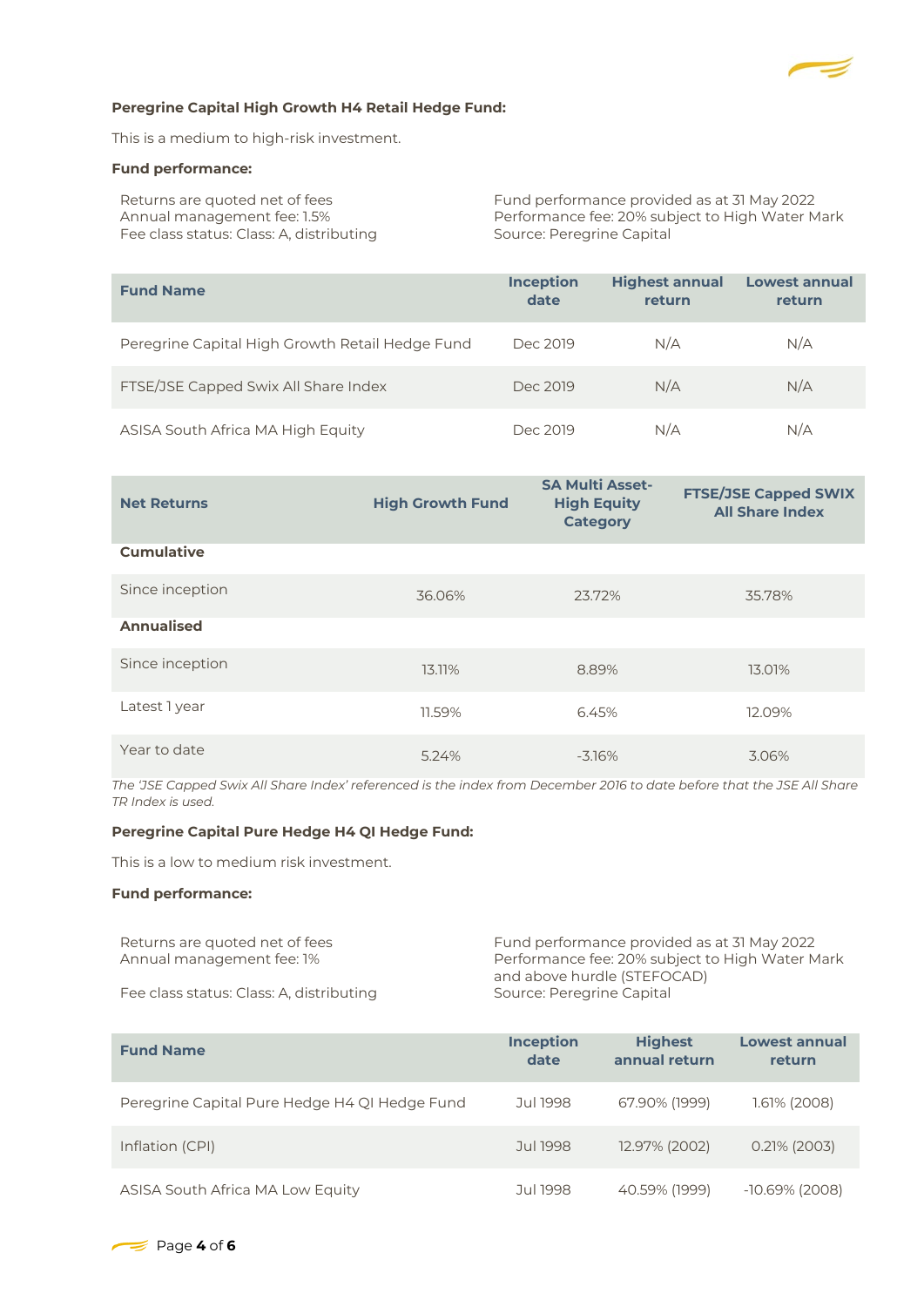

| <b>Net Returns</b> | <b>Pure Hedge</b><br><b>Fund</b> | <b>SA Multi Asset-Low</b><br><b>Equity Category</b> | <b>CPI</b> |
|--------------------|----------------------------------|-----------------------------------------------------|------------|
| Cumulative         |                                  |                                                     |            |
| Since inception    | 6886.02%                         | 814.82%                                             | 262.34%    |
| Annualised         |                                  |                                                     |            |
| Since inception    | 19.43%                           | 9.70%                                               | 5.53%      |
| Latest 15 years    | 11.59%                           | 7.28%                                               | 5.61%      |
| Latest 10 years    | 12.16%                           | 7.47%                                               | 5.02%      |
| Latest 5 years     | 9.18%                            | 6.16%                                               | 4.43%      |
| Latest 3 years     | 9.06%                            | 6.78%                                               | 4.42%      |
| Latest 1 year      | 9.31%                            | 6.35%                                               | 5.90%      |
| Year to date       | 4.32%                            | $-1.47%$                                            | 2.98%      |

*The calculation of all net returns from 1 July 1998 (Inception date) until 30 November 2016 are for the unregulated Peregrine Pure Hedge Fund, thereafter the data relates to the regulated Peregrine Capital Pure Hedge H4 QI Hedge Fund. The 'Cash' referenced is the STeFI Index (Stefocad) from July 2003 to date before that the JIBAR is used.* 

## **Peregrine Capital Pure Hedge H4 Retail Hedge Fund:**

This is a low to medium risk investment.

### **Fund performance:**

| Returns are quoted net of fees           | Fund performance provided as at 31 May 2022     |
|------------------------------------------|-------------------------------------------------|
| Annual management fee: 1%                | Performance fee: 20% subject to High Water Mark |
|                                          | and above hurdle (STEFOCAD)                     |
| Fee class status: Class: A, distributing | Source: Peregrine Capital                       |

| <b>Fund Name</b>                                     | <b>Inception</b><br>date | <b>Highest</b><br>annual return | <b>Lowest annual</b><br>return |
|------------------------------------------------------|--------------------------|---------------------------------|--------------------------------|
| Peregrine Capital Pure Hedge H4 Retail Hedge<br>Fund | Feb 2020                 | N/A                             | N/A                            |
| Inflation (CPI)                                      | Feb 2020                 | N/A                             | N/A                            |
| ASISA South Africa MA Low Equity                     | Feb 2020                 | N/A                             | N/A                            |

| <b>Net Returns</b> | <b>Pure Hedge Fund</b> | <b>SA Multi Asset-Low</b><br><b>Equity Category</b> | <b>CPI</b> |
|--------------------|------------------------|-----------------------------------------------------|------------|
| <b>Cumulative</b>  |                        |                                                     |            |
| Since inception    | 19.83%                 | 15.97%                                              | 11.76%     |
| Annualised         |                        |                                                     |            |